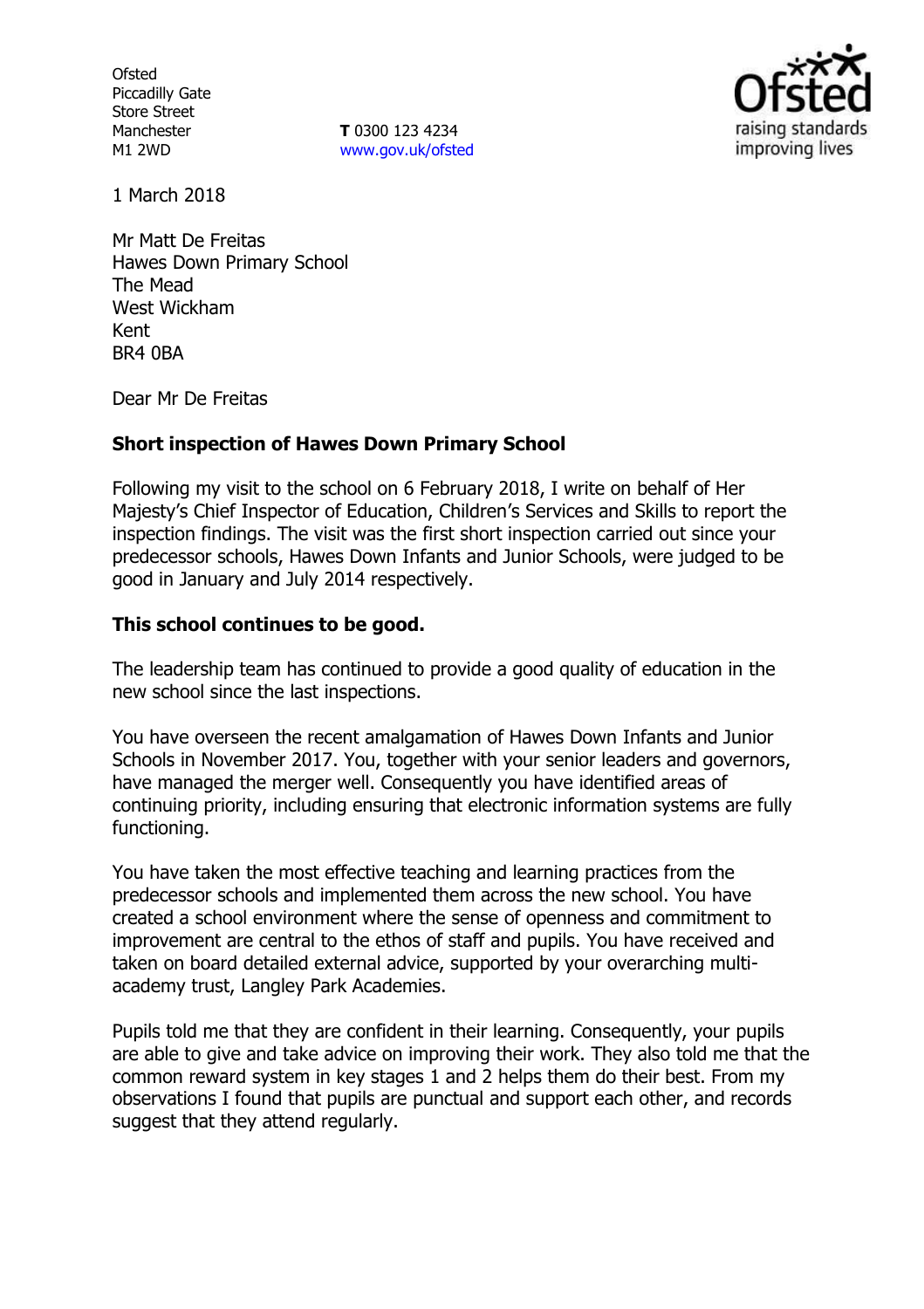

Almost all parents are positive about the school. Some parents sought me out to tell me how safe and happy their children feel, and that when there were issues staff deal with them quickly and sensitively.

You have an excellent working knowledge of the local special educational needs offer and use this to give the best advice to pupils and parents on their future destinations. You have invested in provision for pupils with severe and complex communication needs. They attend your specialist setting, the Additionally Resourced Provision (ARP). In the ARP, pupils receive an individualised programme of study and enjoy lessons delivered by specially trained teachers within a safe learning environment.

Staff morale is high. Skilled teachers are supported by experienced subject leaders. You rightly prioritise the teaching of literacy and numeracy, but not at the expense of other subjects. The school's wide-ranging curriculum includes themed work which helps broaden pupils' learning. The Eco Committee has been engaged in an Eco Schools scheme and has recently received an award for its work.

The newly reconstituted governing body includes parents and members of the community from both predecessor schools. It concentrates on the needs of all pupils. Through support and challenge the governing body effectively holds leaders to account.

## **Safeguarding is effective.**

The leadership team has ensured that all safeguarding arrangements are fit for purpose and are a priority focus for all members of staff. Pupils receive and understand age-appropriate information on staying safe, including the use of the internet, and pupils know how and when to seek help.

As designated safeguarding lead, you ensure that staff training is frequent and that you and your deputies keep up to date with current best practice. You have thorough safeguarding records that detail the suitability of all members of staff to work with children and the training that they receive. Regular meetings focus on pupils' welfare and needs, and track the interventions instigated by staff. The school's work with the local authority and other agencies is timely and supports pupils and parents.

### **Inspection findings**

- At our initial meeting we discussed the progress and ambition of the school and the areas that you have identified for improvement and we agreed on key lines of enquiry for the inspection.
- The first line of enguiry focused on the quality of teaching and outcomes for pupils. This was an area identified in both inspection reports from the predecessor schools.
- **From the evidence I gathered within lessons and work scrutiny over time, I saw a** consistent approach to teaching that has a positive effect on pupils' outcomes.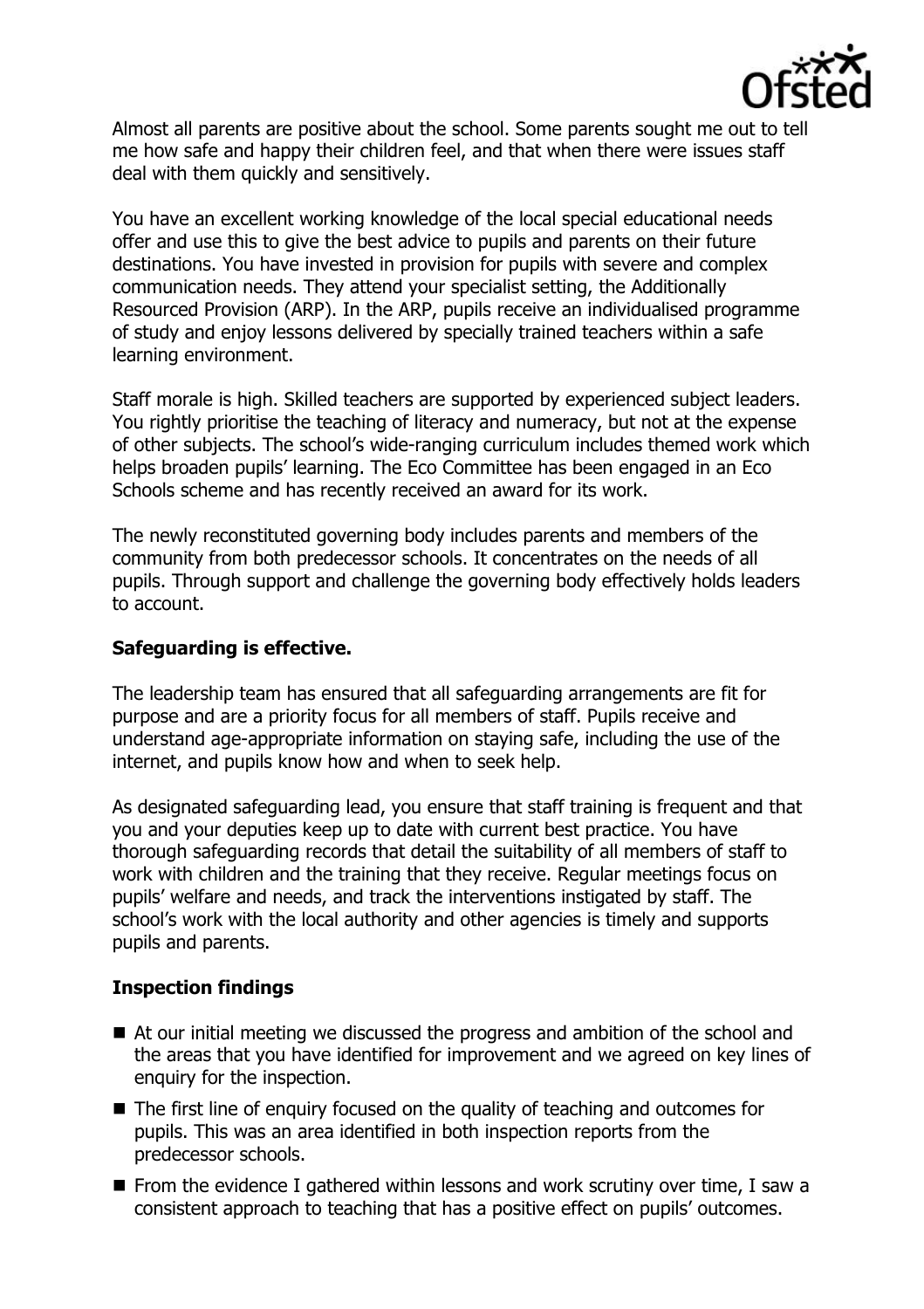

Pupils are happy in lessons, they have a strong sense of direction and embrace high teacher expectations. They have an excellent attitude towards their learning, are polite and well mannered.

- The school feedback and marking policy is used consistently across all year groups. Teachers quickly identify and share the gaps in pupils' learning. As a result, pupils take ownership of their work and make improvements. Pupils are passionate readers, confident in reading aloud and use their phonics knowledge well.
- You are tracking the progress and achievement of pupils. Accordingly you have identified underachievement in some groups of pupils. Appropriate intervention and support is in place and you recognise that this is a continuing priority.
- The second line of enquiry evaluated how the school had managed the transition from two schools to one. Prior to the inspection, the school website contained inconsistent information. You were quick to rectify this and the school now meets its statutory requirements. Although you have had technical difficulties on moving pupil data on to a central system, you have kept pupil information up to date.
- The newly formed senior leadership team consists of leaders from the predecessor schools. The management of the new school is strong and has the capacity to deal with all the effects of the merger. Communication with parents has been positive and members of the school community are aware of the issues regarding harmonisation.
- We agreed that the third line of enguiry would focus on leadership and management. The newly formed governing body knows the school well and governors have an appropriate range of skills. They have contributed to managing the recent significant change effectively.
- The leadership team of the school has a strong collective vision for the school, and leaders share this openly with all members of the school community.
- **Pupils' attendance is consistently better than for all pupils nationally.**
- Middle leaders are well trained and support staff effectively. They share the positive ethos of the school with pupils and staff alike.
- Leaders ensure that the information gathered on pupils' progress is accurate, checking it with other schools locally. They use this knowledge to ensure that pupils at the school are challenged and extended. There is consistency, in the new school, to hold staff to account on improving progress.

# **Next steps for the school**

Leaders and those responsible for governance should ensure that:

- $\blacksquare$  specific underachievement in the progress of key stage 1 pupils is identified quickly and leaders take rapid action to improve pupils' progress
- $\blacksquare$  electronic systems that are used to monitor and track children are fully embedded and harmonised within the new school.